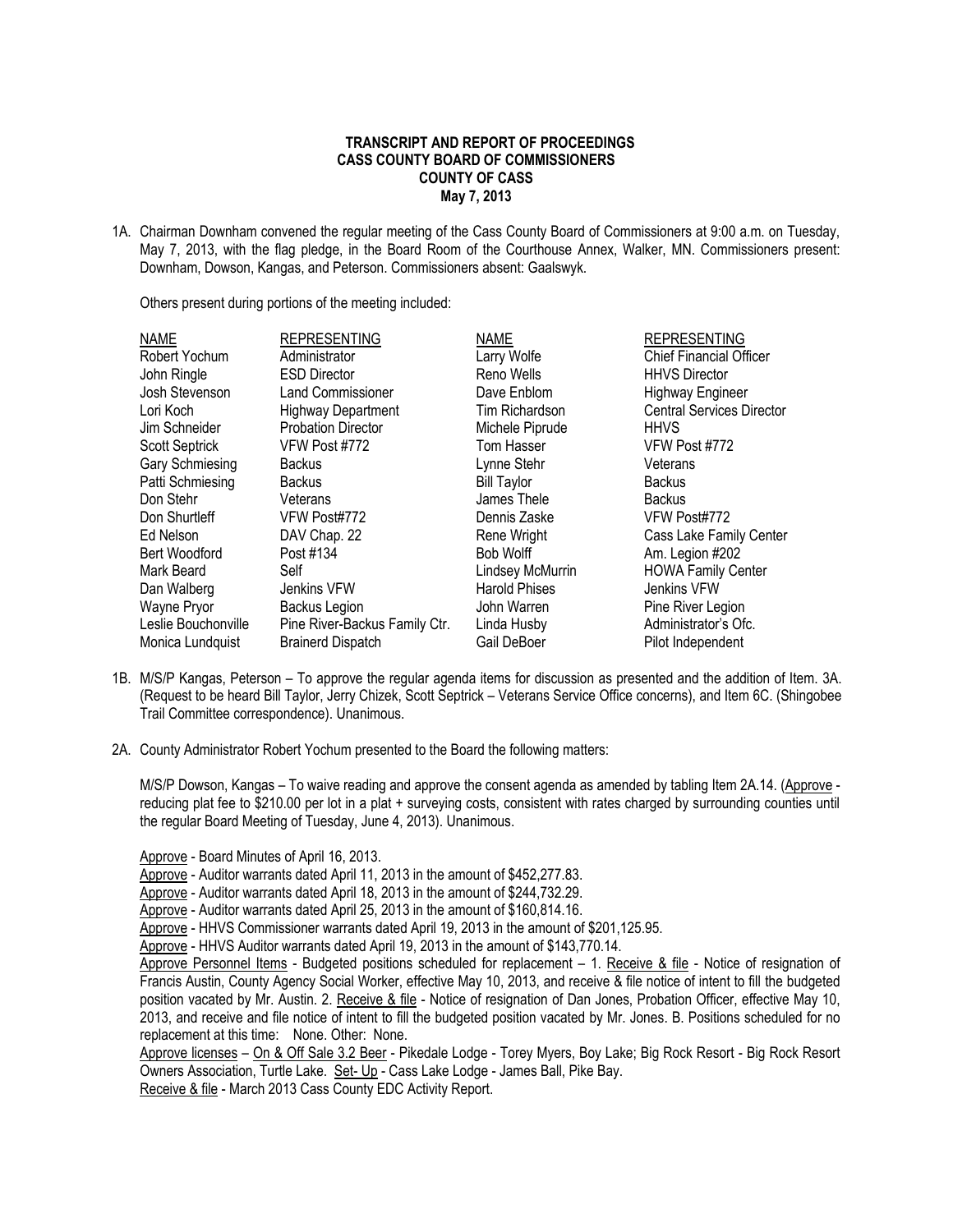Approve - Resolution No. 21-13 Sheriff's Office Federal Boating Safety Patrol Supplement Grant (Contract #60221) (CFDA#97.012) in the amount of \$13,250.00 for additional patrol hours (May 10 – Sept. 2, 2013). Commissioner Dowson offered Resolution No. 21-13 and moved its adoption, and Commissioner Kangas seconded:

BE IT RESOLVED that the Cass County Board of Commissioners hereby approves the 2013 Federal Boating Safety Supplement Grant Agreement (#60221) in the amount of \$13,250.00 with the State of Minnesota Department of Natural Resources, and authorizes signature of the Chairman, Auditor or Administrator and Sheriff to execute the Agreement.

Resolution No. 21-13 was adopted by majority vote: Downham, Dowson, Kangas, Peterson. Nays: None. Absent: Gaalswyk.

Accept - Donations to Sheriff's Office: \$2,500.00 from Leech Lake Township; \$500.00 from Fairview Township for the - Lakes Area Dive Team.

M/S/P Dowson, Kangas – To award a contract using State of MN bid pricing for aerial seeding of 284 acres Beulah (13ac.), Thunder Lake (111 ac.), N. Trelipe (19 ac.), Wabedo (5 ac.), Inguadona (9 ac.), Torrey (127 ac.) to Teryjon Aviation in the amount of \$13.30/acre. Unanimous.

| Bidder                  | <b>Bid Amount</b> |  |  |
|-------------------------|-------------------|--|--|
| <b>Teryjon Aviation</b> | \$13.30/acre      |  |  |
| Scott's Helicopter      | \$14.05/acre      |  |  |
| J-Bird Helicopter       | \$9.17/acre       |  |  |

Approve - 2<sup>nd</sup> pay request for Gorham Oien Mechanical, Inc.(Chiller replacement) in the amount of \$4,590.00, and approve 3<sup>rd</sup> pay request for Gorham Oien Mechanical, Inc.(Chiller replacement) in the amount of \$122,436.00, and Change Order #1 in the add amount of \$1,895.00 (relocating of ISC conduits).

Approve - Contracts for Services with Emmons and Oliver Resources for a not-to exceed sum of \$22,012 and RE/SPC for a not-to-exceed sum of \$27,251.80 to provide hydrological modeling as described in the MPCA Leech Lake Watershed Phase II Restoration and Protection Project workplan as prepared by the MN Pollution Control Agency, and authorize ESD Director John Ringle to execute such contracts.

Receive & file - HHVS Cash Account Balance Comparison and Child Service Costs through March 2013.

M/S/P Dowson, Kangas – To award bids for 2013 Site Preparation and Ground Application of Herbicide to Future Forests Inc. Unanimous.

SITE PREP - (16 acres trench and spray; 14 acres trench)

| Contractor           | Chemical/Gal<br>(Garlon Forestry)           | Total For<br>Chemical | Trench<br>& Spray/Ac            | Trench /Ac                     | <b>Total Cost</b><br>For Sp  |
|----------------------|---------------------------------------------|-----------------------|---------------------------------|--------------------------------|------------------------------|
| <b>Future Forest</b> | \$95.00/gallon<br>(Rodeo)<br>\$20.00/gallon | \$1150.00             | \$80.00/acre<br>Total=\$1280.00 | \$65.00/acre<br>Total=\$910.00 | \$3340.00                    |
| RELEASE - (37 acres) |                                             |                       |                                 |                                |                              |
| Contractor           | Chemical/Gal<br>(Garlon Forestry)           | Total For<br>Chemical | Trench<br>& Spray/Ac            | Trench /Ac                     | <b>Total Cost</b><br>For Rel |
| <b>Future Forest</b> | \$95.00/gallon<br>(Rodeo)                   |                       |                                 |                                |                              |
|                      | \$20.00/gallon                              | \$1325.64             | \$44.00/acre                    | \$1628.00                      | \$2953.64                    |

Receive & file - STS quarterly report from January 1, 2013 through March 30, 2013.

Authorize - Board Chair to execute 2012 audit engagement letter with the Office of the State Auditor.

Receive & file - Timber auction results of April 25, 2013 totaling 12,828 cords plus 58 mbf saw timber totaling \$284,379.20.

Approve - Participation in the Region Five Development Commission Summer Intern Program.

Approval – To declare May 19 through 25, 2013 as Emergency Medical Services Week by Resolution No. 22-13.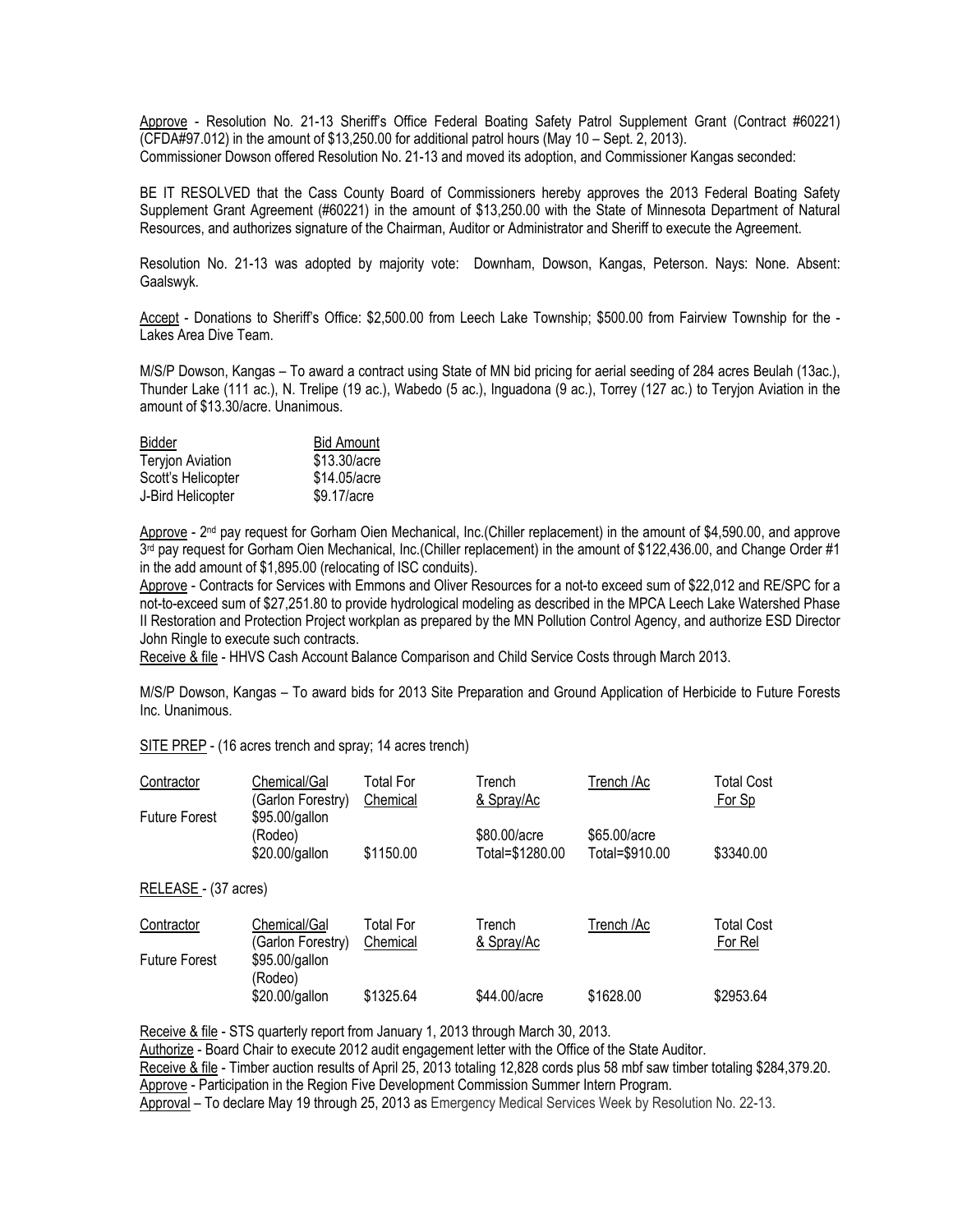Commissioner Dowson offered Resolution No. 22-13 and moved its adoption, and Commissioner Kangas seconded and was adopted by majority vote:

### Emergency Medical Services Week

WHEREAS, emergency medical services is a vital public service, and

WHEREAS, the members of emergency medical services teams are ready to provide lifesaving care to those in need 24 hours a day, seven days a week, and

WHEREAS, access to quality emergency care dramatically improves the survival and recovery rate of those who experience sudden illness or injury, and

WHEREAS, the emergency medical services system consists of emergency physicians, emergency nurses, emergency medical technicians, paramedics, firefighters, educators, administrators and others, and

WHEREAS, the members of emergency medical services teams, whether career or volunteer, engage in thousands of hours of specialized training and continuing education to enhance their lifesaving skills, and

WHEREAS, it is appropriate to recognize the value and the accomplishments of emergency medical services providers by designating Emergency Medical Services Week.

NOW, THEREFORE, the Cass County Board of Commissioners, Walker, MN do hereby gratefully acknowledge emergency medical service providers and proclaim the week of May 19-25, 2013, as Emergency Medical Services Week.

Resolution No. 21-13 was adopted by majority vote: Downham, Dowson, Kangas, Peterson. Nays: None. Absent: Gaalswyk.

Refer - Correspondence regarding LASSD and ambulance building to an Ad-Hoc Committee of the Board (Commissioners Dowson, and Peterson).

Receive & file - Auditor -Treasurer's Interest Income Report for April 2013.

M/S/P Dowson, Kangas – To accept the apparent low bids of Richard Glenn Const., Inc. Bathroom Partitions (3 men, 3 women) in the amount of \$16,315.00 + sales tax, and Danny's Masonry for 3 concrete sites in the amount of \$6,850.00 + sales tax (both projects - source of funds Central Services operating budget). Unanimous.

Bathroom Partitions (3 men, 3 women) - Solid plastic

| Bidder                         | <b>Bid Amount</b>                |
|--------------------------------|----------------------------------|
| Richard Glenn Const., Inc.     | $$16,315.00 + sales tax$         |
| Hillyard                       | \$18,000.00-\$20,000.00 estimate |
| 3 Concrete sites -             |                                  |
| Bidder                         | <b>Bid Amount</b>                |
| Danny's Masonry                | $$6,850.00 + sales tax$          |
| <b>LLB Decorative Concrete</b> | $$8,275.00 + sales tax$          |

2B. Administrator Yochum presented correspondence dated April 3, 2013 from the AFSCME Local #2195 Health, Human, and Veterans Services Unit rejecting the County's offer to settle the contract renewal. Mr. Yochum discussed the two unresolved issues in the current contract negotiations: Article VI Hours of Work (County request for language similar to all other union contracts) and Article X Posting and Filling of Vacancies (County request to incorporate recent arbitration ruling – subsequent changes to job postings are not grievable). Mr. Yochum requested authorization to submit a petition for State of MN mediation services, and retain labor counsel Tom Fitzpatrick for related matters.

M/S/P Dowson, Peterson – To authorize a petition for State of MN mediation services and retention of labor counsel Tom Fitzpatrick for matters related to the AFSCME Local #2195 Health, Human, and Veterans Services Unit. Unanimous.

Mr. Yochum presented Resolution No. 25-13 seeking to amend collective bargaining agreements with the Teamsters Local #346 Dispatcher/Records Unit, Teamsters Local #320 Deputy/Jail Unit, Operating Engineers Local # 49 Highway Unit, the AFSCME Local # 2165 Courthouse Unit and the Cass County Personnel Rules and Policies amending the effective date of an initial step increase to completion of the initial probationary period (referred to as Appendix A).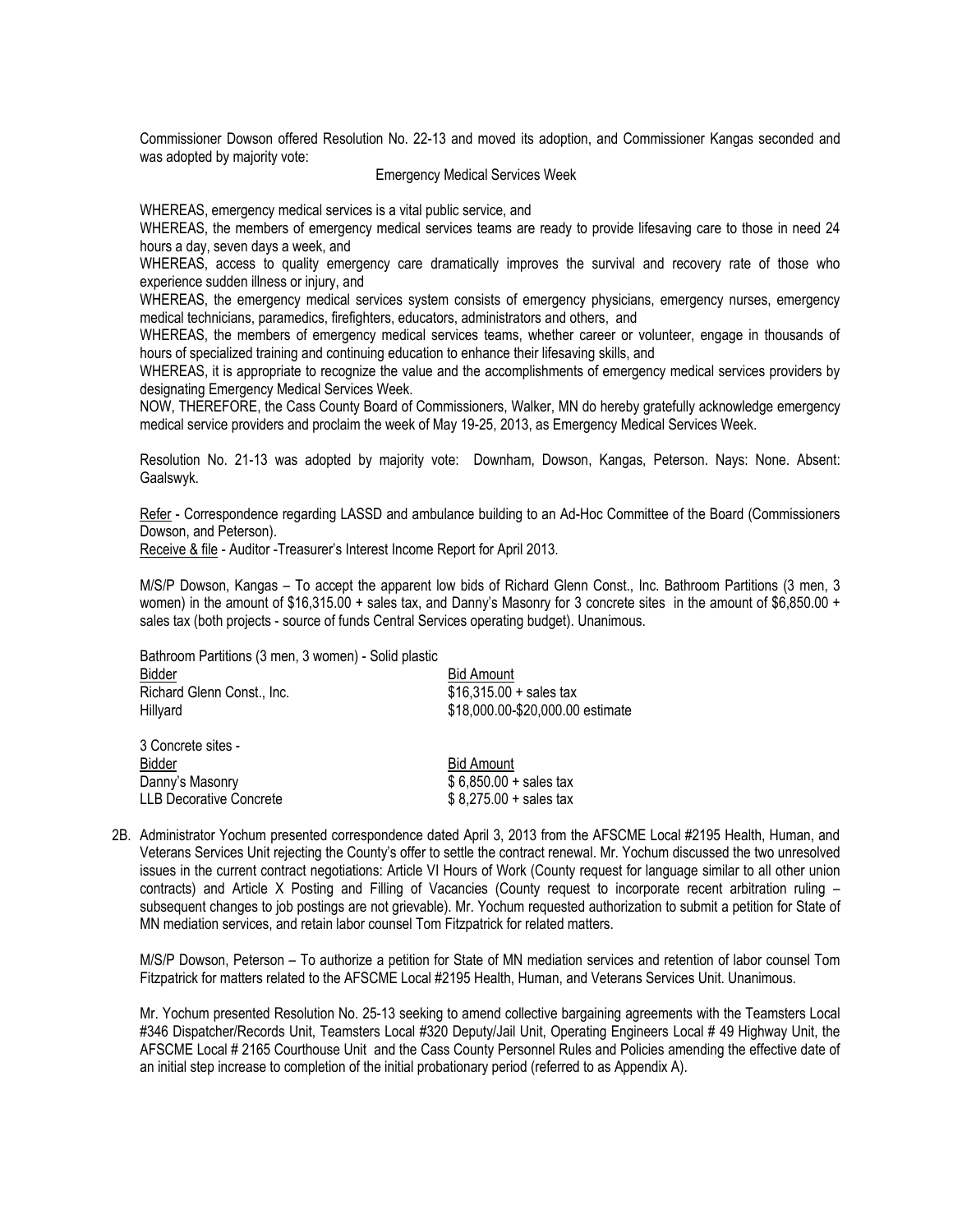Commissioner Kangas offered Resolution No. 25-13 and moved its adoption; Peterson Commissioner seconded:

## RESOLUTION AMENDING CERTAIN COLLECTIVE BARGAINING AGREEMENTS AND THE CASS COUNTY PERSONNEL RULES

WHEREAS, Cass County has executed a labor agreement with Teamsters Local # 346 Dispatcher/ Records Unit that includes the attached Appendix A, and

WHEREAS, Cass County has executed labor agreements with Teamsters Local # 320 Deputy/Jail Unit, Operating Engineers Local # 49 Highway Unit, and the AFSCME Local # 2165 Courthouse Unit that included memorandums of understanding referred to as "Me Too" agreements that offer all bargaining units the same terms on "global issues" such as Appendix A , and

WHEREAS, Cass County has adopted Personnel Rules and Policies that include Appendix A provisions applicable to nonunion personnel.

### NOW, THEREFORE BE IT RESOLVED:

- 1. That the attached Appendix A is approved for inclusion in the following:
	- a. Teamsters Local # 320 Deputy/Jail Unit agreement
	- b. Operating Engineers Local # 49 Highway Unit agreement
	- c. AFSCME Local # 2165 Courthouse Unit agreement
	- d. Cass County Personnel Rules and Policies
- 2. That attached Appendix A provisions are effective January 01, 2013.

Resolution No. 25-13 was adopted by majority vote: Ayes: Downham, Dowson, Kangas, Peterson. Nays: None. Absent: Gaalswyk.

3A. HHVS Director Reno Wells presented an update on Veterans Service issues discussed by the Board at the last meeting: signage improvements are underway adjacent to the Land Department Building, a quick link has been added to the County website home page to the Veterans Services Office page, outreach services have published current schedules, and the posting for a new Veterans Service Officer or Assistant Veterans Service Officer on April 25, 2013 with a total of 19 applications. Mr. Wells added that the interview team will consist of the HHVS Director, County Administrator, HHVS Director of Business Management, and the two veteran representatives from the Health, Human, & Veteran Services Advisory Committee. Director Wells reported on ASVSO Jeff Woodford training and interim assistance from retired Benefit Specialist Lynette Emery. Mr. Wells requested approval to proceed with filling the Veterans Service Officer vacancy.

Veteran Jerry Chezik appeared before the Board and read a statement by Don Stehr on behalf of concerned Cass County Veterans. The statement questioned the necessity for changes in Veterans office locations, and outreach schedules. In addition, the statement alleged that HHVS Director Wells and County Administrator Yochum pressured former VSO Kathy Ramos to resign for not supporting administrative directives. Mr. Chezik urged the Board to remove the VSO out of the Department of Health, Human & Veteran Services by making it a stand-alone agency and then let certified Veterans service representatives do their job and advocate for veterans without fear of retribution.

Backus American Legion Post #368 Commander William Taylor presented copies of a Resolution requesting the Board of Commissioners to conduct an independent inquiry regarding the loss of Veteran Service Officer Kathy Ramos and potentially harmful changes in Veteran service delivery. The Resolution requested the Board: to examine specific instances of contact between Kathy Ramos, Reno Wells, and Robert Yochum to evaluate management practices, to remove the VSO office from HHVS making it a stand-alone agency, and to retain VSO's that have the authority within their established budgets to recommend to the County how best to deliver services and advocate for Veterans without fear of retribution.

Veteran Scott Septrick appeared before the Board requesting signage installation at the intersections of #371 and #84 in Backus and on Hwy. #200 in Walker directing veterans to the VSO Office in Backus and in Walker.

Veteran Don Stehr commented that certified Veteran service staff should be available at both the Backus office and Walker office.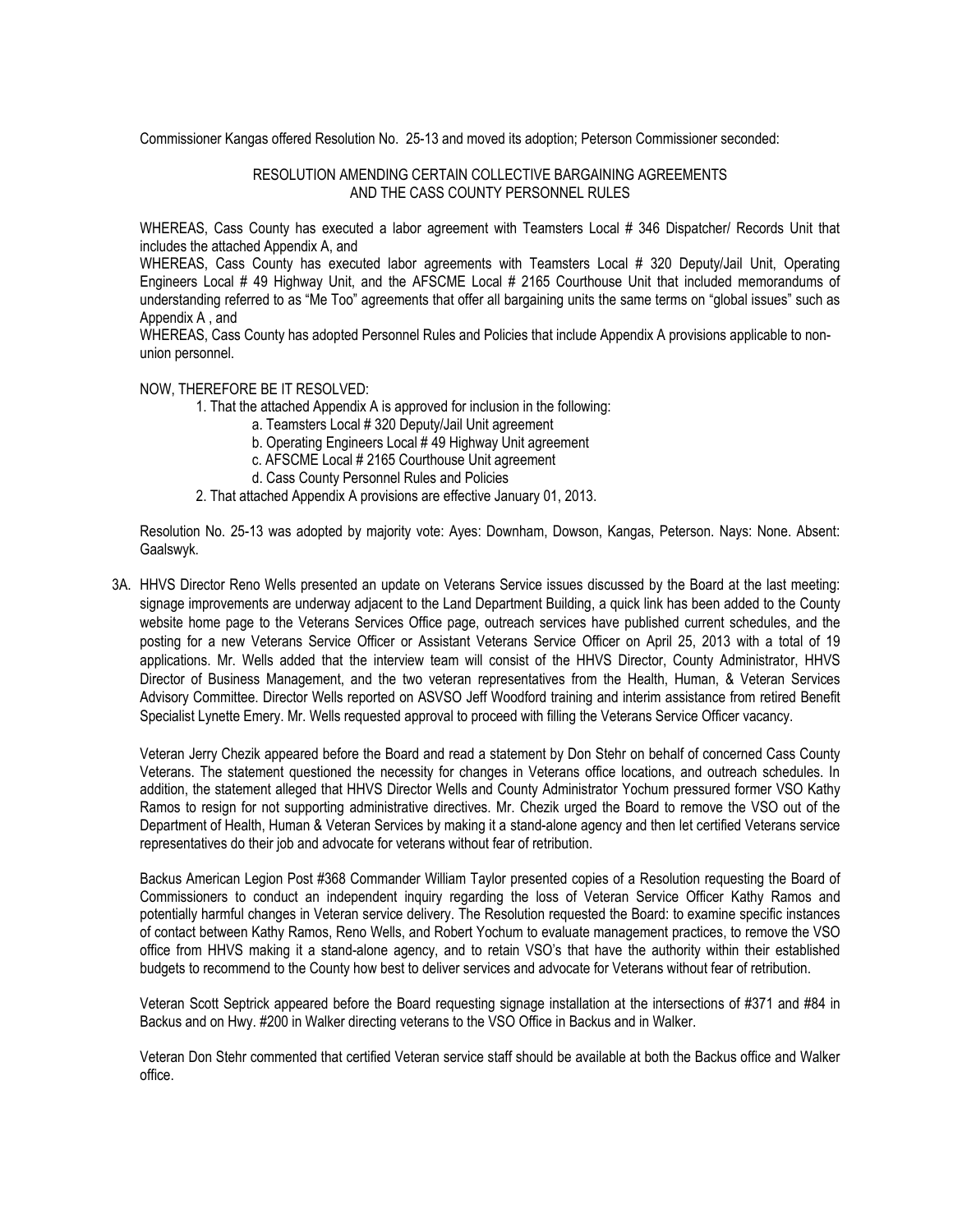M/S/P Peterson, Kangas – To approve proceeding with the filling the position of Cass County Veterans Service Officer. Unanimous.

M/S/F Peterson, Kangas – To approve moving the Veterans Service Office out of the Health, Human, and Veterans Service Department. Ayes: Peterson, Kangas. Nays: Downham, Dowson. Motion failed due to lack of a majority of vote.

Chairman Downham thanked the audience for their comments and recommended to the Board that any related further action take place when the full Board is present.

- 3B. HHVS Social Services Manager Michel Piprude introduced Family Centers Directors Leslie Bouchonville, Rene Wright, and Lindsay McMurrin. Ms. Piprude reported that Cass County has been recognized by a Blue Ribbon Award from Prevent Child Abuse – Minnesota. Prevent Child Abuse – Minnesota partners with many Counties and Tribes to focus on child abuse and neglect prevention through collaborative efforts. Ms. Piprude explained that one Tribe and twenty five Counties had received the Eleventh Annual Blue Ribbon County Awards. The Board congratulated the Cass County Family Centers and the Family Safety Network on their contribution to prevention awareness, maintaining family strengthening efforts and knowledge of communities with innovative programs. No action necessary.
- 4A. Central Services Director Tim Richardson requested Board approval for 3<sup>rd</sup> and 4<sup>th</sup> floor Courthouse maintenance including installation of carpet titles and ceiling tile replacement as recommended by project manager Mark Beard.

M/S/P Peterson, Kangas – To accept the apparent low bid for carpet tile from Bay Carpet & Tile, Inc. in the bid amount of \$56,634.00 + sales tax (source of funds Capital Plan fund balance), to accept the bid for ceiling tile replacement from DOW Acoustics, Inc. in the amount of \$18,620.00 + sales tax, and to accept the apparent low bid for ceiling fixture movement from RW Electric, Inc. in the amount of \$3,520.00 + sales tax (source of funds Central Service operating budget). Unanimous.

| Carpet tiles                 |                          |
|------------------------------|--------------------------|
| Bidder                       | <b>Bid Amount</b>        |
| Bay Carpet & Tile, Inc.      | $$56,634.00 + sales tax$ |
| Nistler Floor Covering, Inc. | $$58,300.16 + sales tax$ |
| Ceiling tile                 |                          |
| Bidder                       | <b>Bid Amount</b>        |
| DOW Acoustics, Inc.          | $$18,620.00 + sales tax$ |
| No comparable installer      |                          |
| Ceiling fixture movement     |                          |
| <b>Bidder</b>                | <b>Bid Amount</b>        |
| Olson Electric               | \$4,508.00+ sales tax    |

RW Electric, Inc. 63,520.00+ sales tax

5A. Land Commissioner Josh Stevenson reported that in cooperation with the Cass County Assessor's Office it is recommended that a State deeded county administered parcel offered at a previous public auction should be removed from the over the counter sale list for the purpose of reevaluating the current appraisal price. Mr. Stevenson explained appraisal process and presented Resolution 23-13.

Commissioner Kangas offered Resolution No. 23-13 and moved its adoption; Commissioner Peterson seconded:

WHEREAS, the parcel listed was offered at previous public auction and remains unsold and prior to developing a new land sale list, this parcel shall be withdrawn.

### **Parcel # 1**

PIN #94-337-1245

Lot 15, Block 12, original Plat of Pine River, less Southwesterly 4.80 feet thereof and also less the Northeasterly 31/<sub>2</sub> feet thereof (it being the intent of this description for the southwesterly 4.80 feet of said Lot 15 being that part thereof laying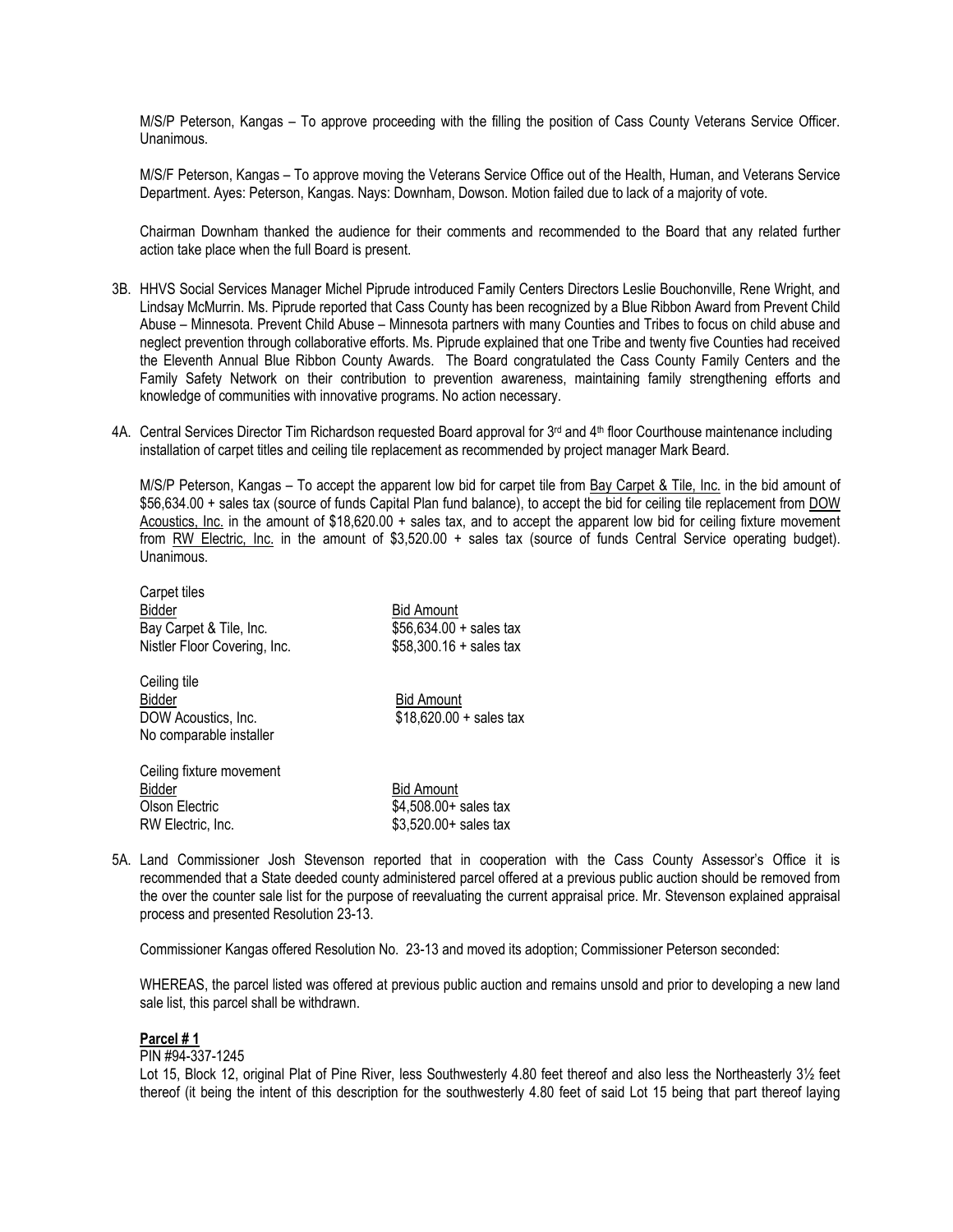Southwesterly of a line that is parallel with and 4.80 feet Northeasterly of as measured at right angles from the Southwesterly line of said Lot 15).

This parcel contains a small commercial building.

Appraised Value - \$8,500.00 Land Sale Date 6/23/2012

Proceeds from the sale of this parcel will be credited to Fund 71-650 for distribution per state statute. THEREFORE, BE IT RESOLVED that the parcel listed above is to be withdrawn from the current over the counter taxforfeited land sale list for redetermination.

Resolution No. 23-13 was adopted by majority vote: Ayes: Downham, Dowson, Kangas, Peterson. Nays: None. Absent: Gaalswyk.

5B. Mr. Stevenson presented Resolution No. 24-13 establishing the sale of certain tax-forfeited parcels on Saturday, June 29, 2013, beginning at 9:00 a.m., Commissioners Board Room, 1st Floor, Courthouse, Walker, MN. Land Commissioner Stevenson reported that each City or Township has been notified and recommends that the Board proceed as presented.

Commissioner Peterson offered Resolution No. 24-13 and moved its adoption; Commissioner Kangas seconded:

**WHEREAS**, the following parcels of land are Tax Forfeited and the Cass County Board has classified said parcels as nonconservation removing any previous memorial forest designation:

**Parcel # 1** Approved a set of the set of the set of the set of the set of the set of the set of the set of the set of the set of the set of the set of the set of the set of the set of the set of the set of the set of the

 $\overline{P}$ IN #03-007-4200 NWSE, Section 7-134-32 Becker Township 33 Acres Upland, 7 Acres Lowland, Public Access on Gravel Road. This parcel has a private easement across it for ingress and egress for the private landowner to the north. Proceeds from the sale of this parcel will be credited to Fund 71-650 for distribution per state statute.

**Parcel # 2** Appraised Value - \$56,900.00

SESE, Section 7-140-30 Birch Lake Township 38 Acres Upland, 2 Acres Lowland, Public Access on Township Minimum Maintenance Road. Proceeds from the sale of this parcel will be credited to Fund 71-650 for distribution per state statute.

## **Parcel # 3** Appraised Value - \$41,900.00

Pin #05-007-4400

Pin #16-030-3300 Government Lot 4, Section 30-140-31 Hiram Township 28 Acres Upland, 12 Acres Lowland, Public Access on Gravel Road. Proceeds from the sale of this parcel will be credited to Fund 71-650 for distribution per state statute.

## **Parcel # 4** Appraised Value - \$59,900.00

Pin #16-030-4100 NE¼SE¼, Section 30-140-31 Hiram Township 40 Acres Upland, Public Access on Gravel Road, Encroachment from adjoining land owner. Proceeds from the sale of this parcel will be credited to Fund 71-650 for distribution per state statute.

**Parcel # 5 Parcel # 5 Appraised Value - \$76,200.00** 

Pin #16-470-0130 Hiram Township Lot 3, Block 1, Jack Pine Shores 208 Feet Lakeshore, 4 Acres+ Upland, Access on Gravel Road, Partial Completed Garage. Proceeds from the sale of this parcel will be credited to Fund 71-650 for distribution per state statute.

Pin #16-018-2208 Hiram Township The East 100 Feet of the West 404 Feet of Government Lot 1, Section 18-140-31

**Parcel # 6** Appraised Value - \$79,900.00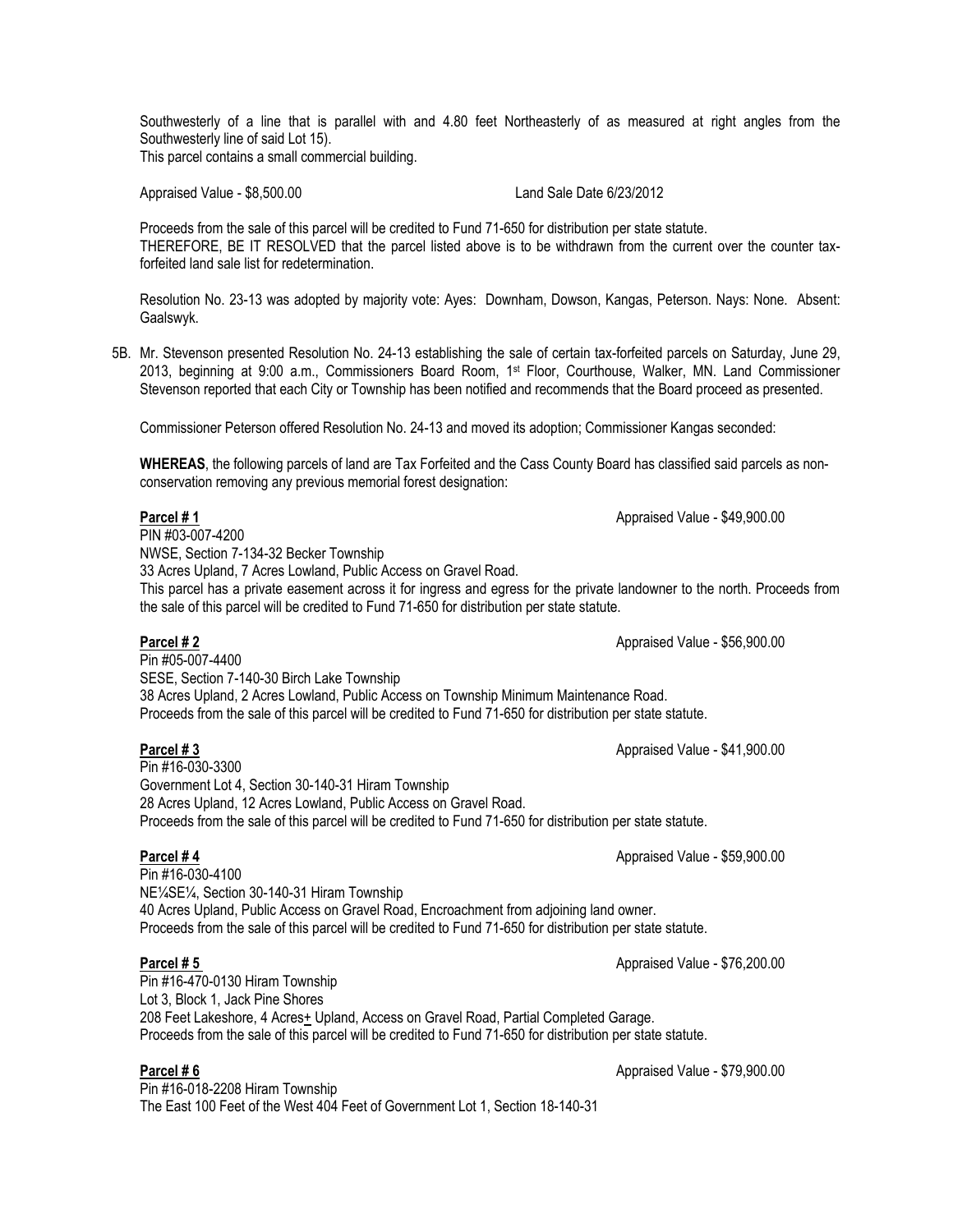PIN #94-337-1245 City of Pine River Lot 15, Block 12, original Plat of Pine River, less Southwesterly 4.80 feet thereof and also less the Northeasterly 31/<sub>2</sub> feet thereof (it being the intent of this description for the southwesterly 4.80 feet of said Lot 15 being that part thereof laying Southwesterly of a line that is parallel with and 4.80 feet Northeasterly of as measured at right angles from the Southwesterly line of said Lot 15). This parcel contains a small commercial building. Previous Value - \$8,500 Previous Land Sale Date – 6/23/2012

Proceeds from the sale of this parcel will be credited to Fund 71-650 for distribution per state statute.

Proceeds from the sale of this parcel will be credited to Fund 71-032 and Fund 71-032 designated to LCCMR

112 Feet Lakeshore, 4.57 Acres Upland, Encroachment from adjoining land owners.

# **Parcel # 8** Appraised Value - \$6,500.00

PIN #93-337-1222 City of Pillager Lots 5 and 6, Block 12, Petersons Addition to Pillager Special Assessments will apply to this parcel. Proceeds from the sale of this parcel will be credited to Fund 71-650 for distribution per state statute.

## **Parcel #9** Appraised Value - \$15,000.00

PIN #93-352-0105 City of Pillager Lot 1, Block 1, The Crossing Special Assessments will apply to this parcel. Proceeds from the sale of this parcel will be credited to Fund 71-650 for distribution per state statute.

## **Parcel #10 Parcel #10 Parcel #10 Parcel #10 Appraised Value - \$15,500.00**

PIN #93-352-0110 City of Pillager

Lot 2, Block 1, The Crossing Special Assessments will apply to this parcel. Proceeds from the sale of this parcel will be credited to Fund 71-650 for distribution per state statute.

## **Parcel # 11** Appraised Value - \$15,500.00

PIN #93-352-0115 City of Pillager Lot 3, Block 1, The Crossing Special Assessments will apply to this parcel. Proceeds from the sale of this parcel will be credited to Fund 71-650 for distribution per state statute.

PIN #93-352-0120 City of Pillager Lot 4, Block 1, The Crossing Special Assessments will apply to this parcel. Proceeds from the sale of this parcel will be credited to Fund 71-650 for distribution per state statute.

PIN #93-352-0205 City of Pillager Lot 1, Block 2, The Crossing Special Assessments will apply to this parcel. Proceeds from the sale of this parcel will be credited to Fund 71-650 for distribution per state statute.

## **Parcel # 14** Appraised Value - \$15,500.00

PIN #93-352-0225 City of Pillager Lot 5, Block 2, The Crossing Special Assessments will apply to this parcel. Proceeds from the sale of this parcel will be credited to Fund 71-650 for distribution per state statute.

**Parcel # 12** Appraised Value - \$15,500.00

**Parcel # 13** Appraised Value - \$15,500.00

**Parcel # 7** Appraised Value - \$6,000.00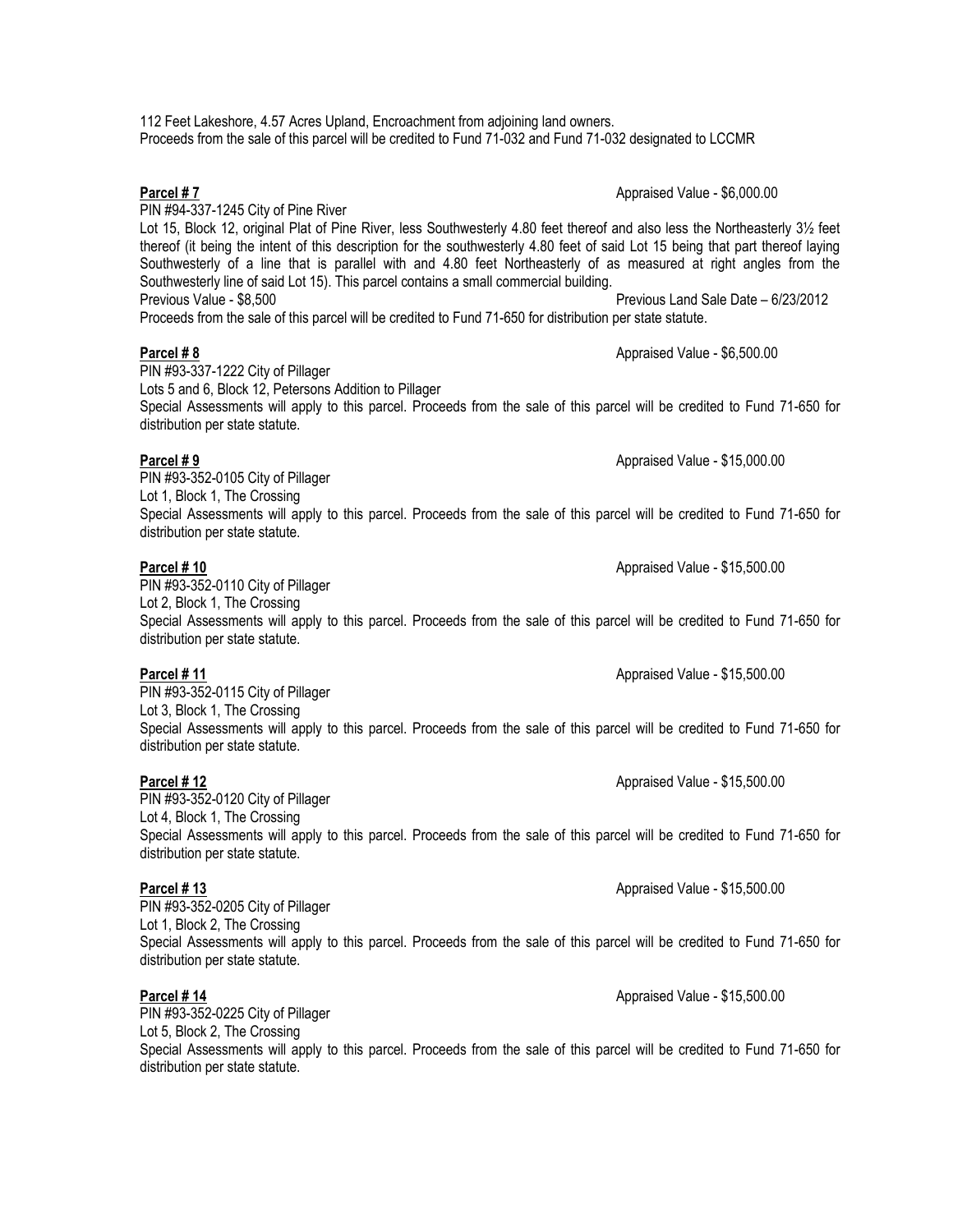PIN #93-352-0230 City of Pillager Lot 6, Block 2, The Crossing Special Assessments will apply to this parcel. Proceeds from the sale of this parcel will be credited to Fund 71-650 for distribution per state statute.

**Parcel # 16** Appraised Value - \$15,500.00

PIN #93-352-0235 City of Pillager Lot 7, Block 2, The Crossing Special Assessments will apply to this parcel. Proceeds from the sale of this parcel will be credited to Fund 71-650 for distribution per state statute.

PIN #93-352-0320 City of Pillager Lot 4, Block 3, The Crossing Special Assessments will apply to this parcel. Proceeds from the sale of this parcel will be credited to Fund 71-650 for distribution per state statute.

PIN #93-217-2403 City of Pillager

The East One-half of the Northwest Quarter (E½ of NW¼) of Section Seventeen (17), Township One Hundred Thirty-three (133), Range Thirty (30), LESS That part lying North of the State Highway #210 and ALSO LESS That part of the Southeast Quarter of the Northwest Quarter (SE¼NW¼), Section Seventeen (17), Township One Hundred Thirty-three (133), Range Thirty (30) described as follows: Beginning at the Southeast corner of said SE¼NW¼, thence North along the east line of said SE¼NW¼ a distance of 815 feet, thence North 87 degrees 30 minutes West a distance of 740 feet, thence South 783.7 feet to the south line of the SE¼NW¼, thence South 89 degrees 21 minutes East a distance of 740 feet to the point of beginning. ALSO LESS That part platted as the Crossing, on File and of record in the office of the County Recorder in and For Cass County, Minnesota.

Special Assessments will apply to this parcel. Proceeds from the sale of this parcel will be credited to Fund 71-650 for distribution per state statute.

THEREFORE, Be it resolved, the Cass County Board of Commissioners hereby certifies that all the above parcels of land have been viewed and comply with the provisions of Minnesota Statutes 85.012, 92.461, 282.01 subd. 8, 282.018 and the 1991 Laws of Minnesota Ch. 354, Art. 10, Sec. 9, amending M.S. Sec. 282.018, subd. 2 (1990). The County Board of Commissioners hereby certifies that the County Land Commissioner has reviewed the attached land sale list and identified any and all nonforested marginal land and wetland.

BE IT ALSO RESOLVED, that the parcels of land forfeited to the State of Minnesota for nonpayment of taxes, appearing on the list filed with the County Auditor-Treasurer, have been classified and appraised; that the appraised value of each parcel be approved and authorization for a public sale of the land be granted, pursuant to M.S. 282.01; that the sale will be held on June 29, 2013 beginning at 9:00 a.m., by the Cass County Auditor-Treasurer in the Public Meeting Room of the Courthouse, Walker, MN for not less than the appraised value.

BE IT FURTHER RESOLVED that the following additional terms shall apply to this sale:

- 1. No lot shall be sold for less than the total of the appraised value of the land, plus the appraised value of the timber, plus the appraised value of the improvements, plus any outstanding special assessments, plus all applicable fees.
- 2. Any and all bids can be rejected. Any lot may be withdrawn from sale by Cass County up to and including the day of the sale.
- 3. All land sales shall be for cash at time and date of the auction.
- 4. A 10% non-refundable deposit or letter of credit with balance to be paid within 30 days of the sale is accepted for parcels that sell for more than \$30,000. (Per sale policy adopted 20 October 1998).

**Parcel # 17** Appraised Value - \$12,000.00

# **Parcel # 18** Appraised Value - \$17,500.00